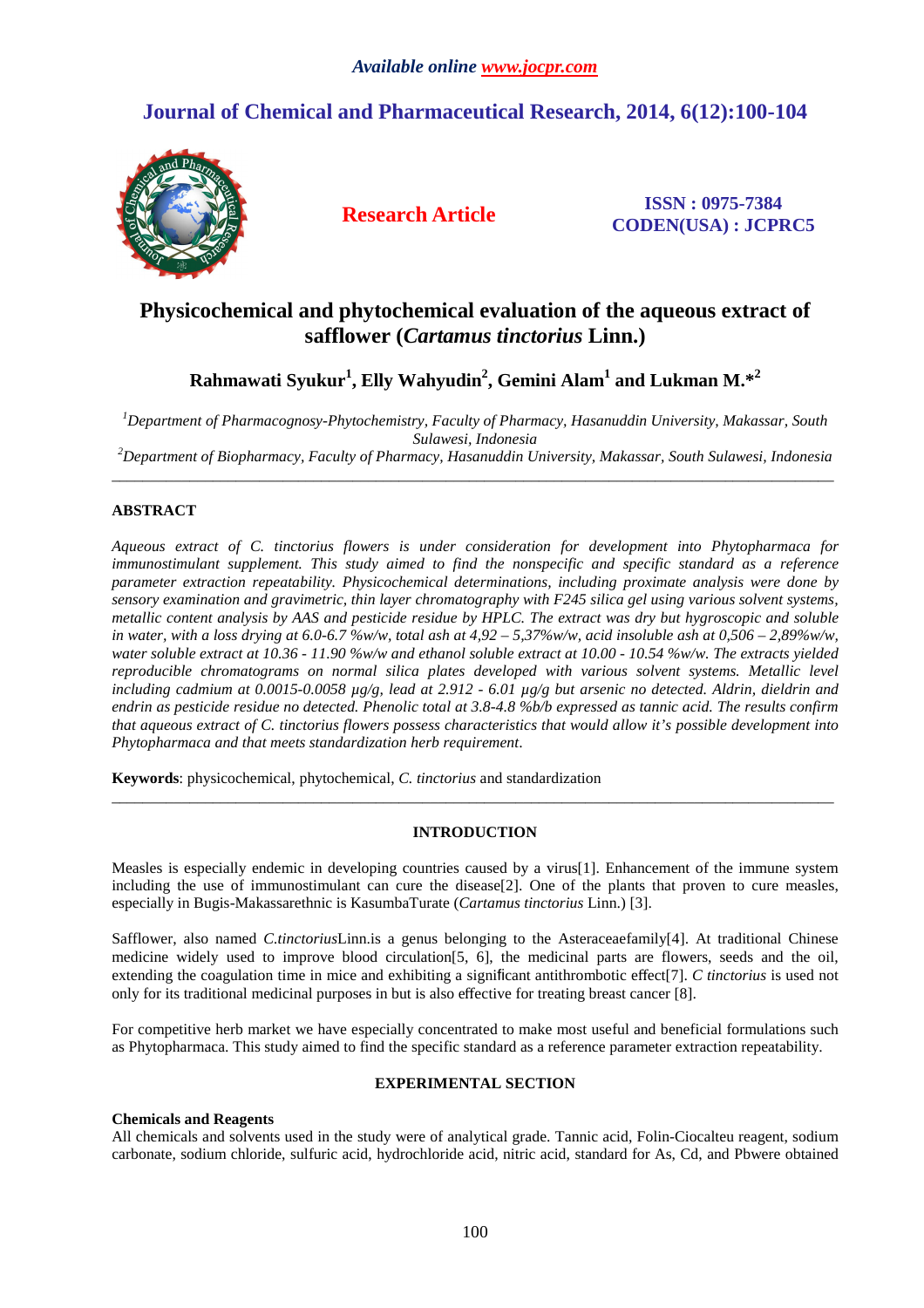from Merck-Indonesia. Aldrin, dieldrin and endrinwere obtained from Sigma-Aldrich. All solutions including freshly prepared doubled distilled water.

*\_\_\_\_\_\_\_\_\_\_\_\_\_\_\_\_\_\_\_\_\_\_\_\_\_\_\_\_\_\_\_\_\_\_\_\_\_\_\_\_\_\_\_\_\_\_\_\_\_\_\_\_\_\_\_\_\_\_\_\_\_\_\_\_\_\_\_\_\_\_\_\_\_\_\_\_\_\_*

## **Plant collection and identification**

The flowers were collected from Watangsoppeng, South Sulawesi, Indonesia in June 2014 and were identified in Herbarium Bogoriense (Bogor, West Java, Indonesia).

## **Extraction**

Extract was made by infundation method using doubled distilled water solvent. The extract filtered through Whatman filter paper and evaporated under the vacuum at  $40^{\circ}$ C (Buchi) and then dried to a powder using a freezedryer at  $-80^{\circ}$ C (Scanvac).

## **Lost on drying (LOD)**

This was carried out using 1.0 g of extract. Drying was effected in a gravity-convention oven (Memmert) maintained at  $105-110^0$ C. The results are expressed as a range.

#### **Physicochemical tests**

The following tests, briefly described, were carried out on the extracts as per Indonesian Herbal Pharmacopoeia:

## **Water and ethanol soluble extract**

This was determined at room temperature and expressed in terms of "parts', representing the number of milliliter (mL) of water in which 1 g of the material is soluble. The following descriptive terms are used: very soluble (< 1 part); freely soluble (1 to 10 parts); soluble (30 to 100 parts); sparingly soluble (30 to 100 parts); slightly soluble (100 to 1000 parts); Very slightly soluble (1,000 to 10,000 parts) and practically insoluble ( $> 10,000$  parts).

## **Total ash (TA) and Acid insoluble ash (AIA)**

TA was determined using 1.0 g of extract and a furnace (Furnace Star) which was heated gradually to the ignition temperature of  $650 - 700^{\circ}$ C. The process was repeated until at least two consecutive constant weights were obtained. The ash was dissolved in HCl 1 N and filtered with Whatman. The residue was heated until repeated at least two consecutive constant weights (which less that 0.01%) as AIA.

## **Phytochemical Screening**

#### **Test for Tannins**

This test was taken in water, warmed and filtered. Five mL of filtrate was allowed to react with 1 mL of FeCl<sub>3</sub> 5%. Dark green or deep blue color indicated tannin is present.

#### **Test for Alkaloid**

Dragendorff test. The test extract was added Dragendorff's reagent. Formation of orange-brown precipitate indicated the presence of alkaloids.

Mayer test. To a 1 mL of test extract was added a few drops of Mayers reagent. Formation of cream colored precipitate it shows the presence of alkaloids.

Wagner test. The test extract was added Wagner reagent. Alkaloids give reddish brown precipitate.

#### **Test for Saponins**

Foam test. One mL solution of extract was diluted with double distilled water and shaken in a graduated cylinder for 15 min. Development of stable foam suggests the presence of saponins.

#### **Test for amino acid and protein**

Millon test. Two mL of Millon's reagent was added to 2 mL of test extract. White precipitate appears, which turns red upon gentle heating.

Ninhydrin test. Test extract was boiled with Ninhydrin 5%. Appearance of violet color demonstrated the presence of amino acid.

Biuret test. In to the test extract was added 4% NaOH solution and few drop of CuSO4. Violet color appears indicate the presence of protein.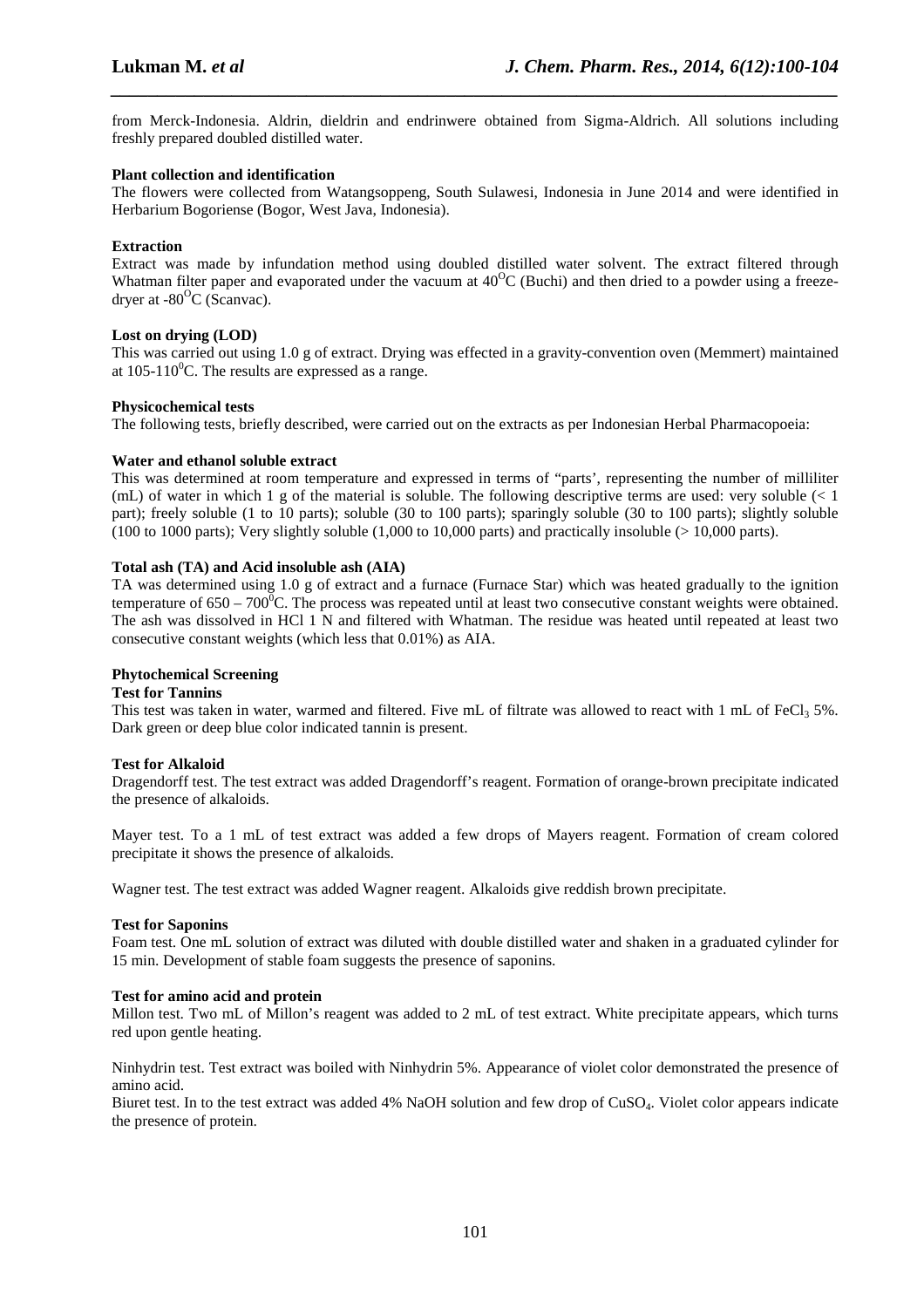## **Test for polyphenol compounds**

#### **Phenolic test**

Ferric chloride test. To the test solution and add few drop of neutral 5% ferric chloride. A dark green color indicates the presence of phenolic compounds.

*\_\_\_\_\_\_\_\_\_\_\_\_\_\_\_\_\_\_\_\_\_\_\_\_\_\_\_\_\_\_\_\_\_\_\_\_\_\_\_\_\_\_\_\_\_\_\_\_\_\_\_\_\_\_\_\_\_\_\_\_\_\_\_\_\_\_\_\_\_\_\_\_\_\_\_\_\_\_*

## **Test for Flavonoid compounds**

Shinoda test. The extracts were dissolved in alcohol. One piece of magnesium fallowed by concentrated hydrochloric acid was added drop wise and heated. Appearance of magenta color demonstrated the presence of flavonoids.

## **Total Phenols Estimation**

The total phenolic content was determined by Folin-Ciocalteu reagent following the method of Stratil, with slight modification [9]. To 100 µL of extract, 2.5 mL of Folin-Ciocalteau's reagent (1/10 dilution) and 1.0 mL of Na<sub>2</sub>CO<sub>3</sub> (7.5%, w/v) were added and incubated at 45º C for 15 min. The absorbance was measured at 765 nm using UV– visible spectrophotometer (Agilent). Total phenol content was expressed as tannic acid through the calibration curve with tannic acid (five point calibration).

#### **Atomic absorption spectroscopy (AAS)**

AAS is a technique used to determine the concentration of a particular metallic in anextract. All standards of analytes, proper dilutions were done by 1.0 mol/L nitric acid from the stock solutions of As, Cd, and Pb (1000 mg/L). 250 µL of test extract and standard solutions were pipetted into the vial in the measurements. Standard reference material bought was used for evaluating methods used in the determination of As, Cd, and Pb in extract.

## **Pesticide residue**

Gas Chromatography is used to analyze the pesticide residue in extract. Firstly, liquid–liquid extraction (LLE) method to remove the residues and filtered. Stock solutions of individual standards (10 mg/mL) were prepared in toluene, considering standard purity, and stored in dark flasks at -20 ºC. The calibration standard solutions were prepared in toluene containing the three pesticides in concentrations ranging from 0.250 to 4.00 mg/mL while standard solutions prepared in acetonitrile were used for spiking test extract.

#### **Thin Layer Chromatography (TLC)**

The extract was dissolved in ethanol and applied with the help of micropipette tip on pre-coated silica gel F254 TLC plates (Merck). Different combinations of solvent system were tried for best separation of constituents [10].

## **RESULTS AND DISCUSSION**

The sensory organoleptic examination that would have a direct bearing on handling and in-process quality control are shown in Tables 1.

|  | Table 1. Organoleptic characteristics of the dry extracts of aqueous extract of C. tinctorius flowers |
|--|-------------------------------------------------------------------------------------------------------|
|--|-------------------------------------------------------------------------------------------------------|

| No.                         | Parameter       | Result                          |
|-----------------------------|-----------------|---------------------------------|
|                             | Product name    | Cartamus flower aqueous extract |
| $\mathcal{D}_{\mathcal{L}}$ | Latin name      | Cartamus tinctoriusLinn.        |
| 3                           | Part plant used | Flower                          |
| 4                           | Appearance      | Brown granular powder           |
| 5                           | Odor            | A characteristic aroma          |
| h                           | Taste           | A characteristic taste          |

|  |  |  |  |  |  | Table 2. Physicochemical parameter of the dry extracts of aqueous extract of <i>C. tinctorius</i> flowers |  |
|--|--|--|--|--|--|-----------------------------------------------------------------------------------------------------------|--|
|--|--|--|--|--|--|-----------------------------------------------------------------------------------------------------------|--|

| No. | Parameter               | Result                  |
|-----|-------------------------|-------------------------|
| 1   | Solubility              | Freely soluble in water |
| 2   | pH solution             | pH of 5 % solution is 6 |
| 3   | Lost on drying          | $6.0 - 6.7$ % w/w       |
| 4   | Total ash               | $4.92 - 5.37\%$ w/w     |
| 5   | Acid insoluble ash      | $0,506 - 2,89\%$ w/w    |
| 6   | Ethanol soluble extract | $10.00 - 10.54$ % w/w   |

Physicochemical constants can serve as a source of information usually used in judging the purity and quality of drug. The lost on drying of aqueous extract show moisture content was 6.0-6.7% which seems to be lower which necessary to support the growth of microbes such as bacteria, fungus and yeast to bring degradation of extract. In physicochemical parameter, determined in in four forms: the total ash, acid insoluble ash, ethanol soluble extract and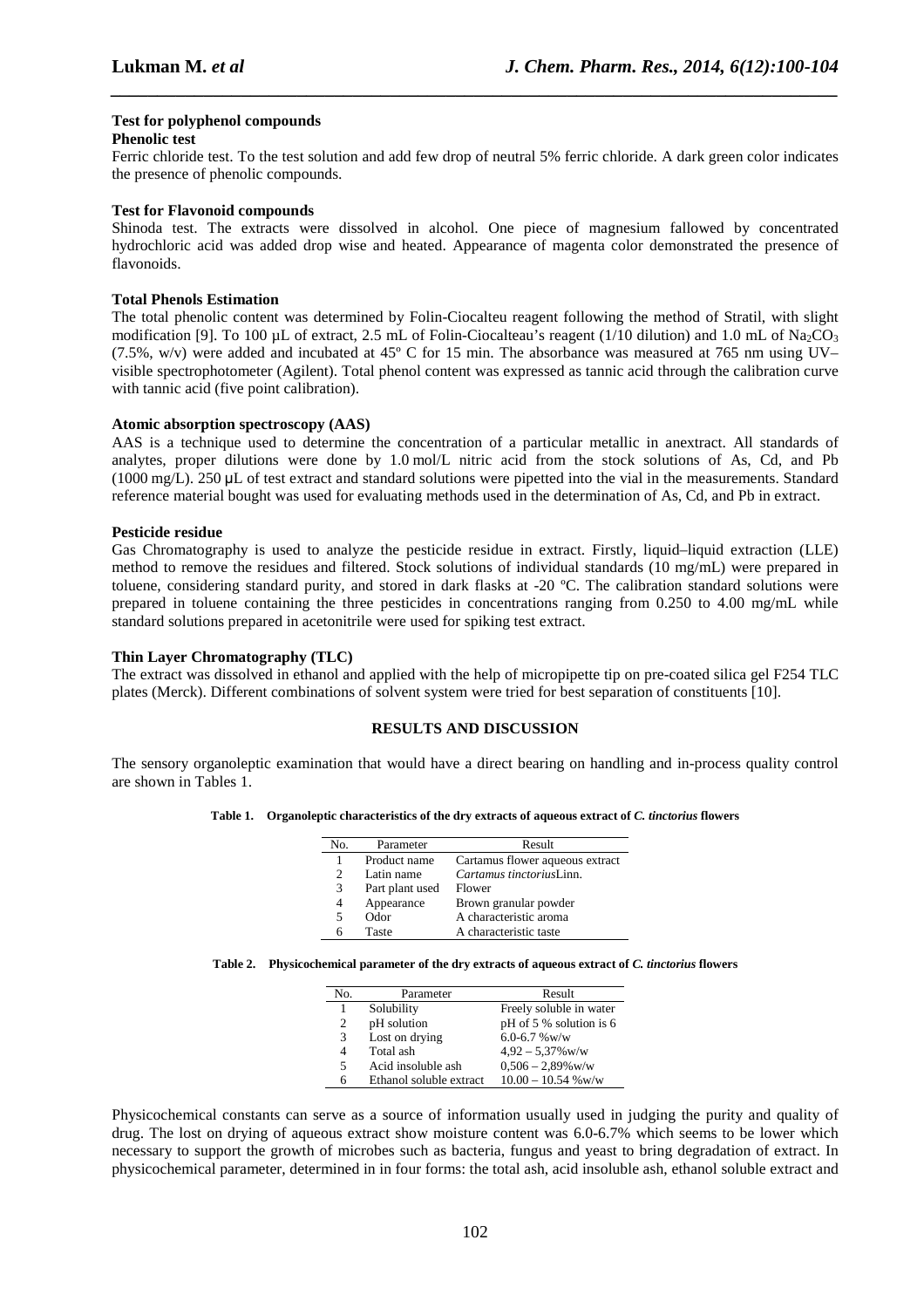solubility. Aqueous extract freely soluble in water, total ash was  $4.92 - 5.37\%$  w/w, while acid insoluble ash was 0,506 – 2,89%w/w and pH solution of extract was 6 (Table 2).

*\_\_\_\_\_\_\_\_\_\_\_\_\_\_\_\_\_\_\_\_\_\_\_\_\_\_\_\_\_\_\_\_\_\_\_\_\_\_\_\_\_\_\_\_\_\_\_\_\_\_\_\_\_\_\_\_\_\_\_\_\_\_\_\_\_\_\_\_\_\_\_\_\_\_\_\_\_\_*

Metallic residue was determined with commercial standard reference using AAS, metallic residue are arsenic (As), cadmium (Cd) and lead (Pb) (Table 3). Pesticide residue was determined using GC. Aldrin, dieldrin and edrin as pesticide residue Table 3). Long-term exposure of metallic or pesticide may cause long-term harm, such as cancer, damage to the reproductive system, the liver, the brain, and other parts of the body $[11, 12]$ .

**Table 3. Metallic and pesticide residue in dry extracts of aqueous extract of** *C. tinctorius* **flowers** 

| No. | Metallic     | Specification             | Result                         |
|-----|--------------|---------------------------|--------------------------------|
|     | Arsenic (As) | $0.1 \mu g/g$             | No detected                    |
| 2   | Cadmium(Cd)  | $0.03 \mu g/g$            | $0.0015 - 0.0058 \text{ µg/g}$ |
| 3   | Lead (Pb)    | $7 \mu g/g$               | $2.912 - 6.01 \,\mu g/g$       |
| 4   | Aldrin       | LD $2.32 \text{ mcg/kg}$  | No detected                    |
| 5.  | Dieldrin     | LD $14.47 \text{~mcg/kg}$ | No detected                    |
| 6   | Edrin        | $LD 8.31$ mcg/kg          | No detected                    |

Phytochemical screening of aqueous extract give information about chemical compounds of extract. The extract positive for amino acid, protein, phenolic and flavonoid compound but negative for tannin and saponin (Table 4). Presence of alkaloid in the plants extract may be participating in plant metabolism process [13, 14]. While no presence of tannin and saponin may be show no toxic and safety to consume[15, 16].

|  | Table 4. Phytochemical characteristic of aqueous extract of C. tinctorius flowers |
|--|-----------------------------------------------------------------------------------|
|--|-----------------------------------------------------------------------------------|

| No. | Phytochemicals         | Test               | Result           |
|-----|------------------------|--------------------|------------------|
|     | <b>Tannins</b>         | FeCl3              |                  |
| 2   | Alkaloids              | Dragendroff'stest  | $^{+}$           |
|     |                        | Mayer, stest       | $^{+}$           |
|     |                        | Wagner, stest      | $^{+}$           |
| 3   | Saponin                | Foam test          |                  |
| 4   | Protein and amino acid | Millon's test      | $^{+}$           |
|     |                        | Ninhydrin test     | $^{+}$           |
|     |                        | <b>Biuret</b> test | $^{+}$           |
| 5   | Phenolic compounds     | Phenol test        | $^{+}$           |
| 6   | Flavonoid compounds    | Shinoda test       | $\overline{+}$   |
|     | Total phenolic         | Folin-Ciocalteu    | $3.8 - 4.8 %b/b$ |

Phenolic and flavonoid compound in aqueous extract refer to the active compound of *C. tinctorius*. Total phenolic compound on extract was 3.8-4.8 %b/b (Table 4). A total of eight flavonoidswere isolated from *C. tinctorius*including a novel quercetin-7-O-(6″-O-acetyl)-β-D-glucopyranoside and seven known flavonoids, luteolin, quercetin, luteolin 7-O-β-D-glucopyranoside, luteolin-7-0-(6"-O-acetyl)-β-D-glucopyranoside, quercetin 7-O-β-D-<br>glucopyranoside, acacetin 7-O-β-D-glucuronideand apigenin-6-C-β-D-glucopyrano syl-8-C-β-Dglucopyranoside, acacetin 7-O-β-D-glucuronideand apigenin-6-C-β-D-glucopyrano syl-8-C-β-Dglucopyranoside[17]. This phytochemical compounds are the kind candidates in the medicinal value of the plant.

## **CONCLUSION**

The results confirm that aqueous extract of *C. tinctorius* flowers possess characteristics that would allow it's possible development into Phytopharmaca and that meets standardization herb requirement.

#### **REFERENCES**

[1] Orenstein WA, Perry RT, Halsey NA. *Journal of Infectious Diseases.***2004**;189(Supplement 1). ppS4-S16.

[2] Galeotti M. *Journal of Applied Ichthyology.***1998**;14(3-4).pp189-199.

[3] Syukur R, Wahyudin E, Usmar, Masadah R. *Majalah Farmasi dan Farmakologi*. **2012**;16(3).pp1-6.

[4] Pearl SA, Burke JM. *American journal of botany*. **2014**;101(10).pp1640-1650.

[5] Li HX, Han SY, Wang XW, Ma X, Zhang K, Wang L, Ma ZZ, Tu PF. *Food and chemical toxicology : an international journal published for the British Industrial Biological Research Association*. **2009**;47(8).pp1797-1802. [6] Wang ZT, Wang SR, Zhao MJ. *Chinese journal of integrated traditional and Western medicine*. **2002**;22(5). pp376-378.

[7] Zhu HB, Zhang L, Wang ZH, Tian JW, Fu FH, Liu K, Li CL. *Journal of Asian natural products research*.**2005**;7(4). pp607-613.

[8] Loo WT, Cheung MN, Chow LW. *Life sciences*. **2004**;76(2). pp191-200.

[9] Stratil P, Klejdus B, Kubáň V. *Journal of Agricultural and Food Chemistry*. **2006**;54(3). pp607-616.